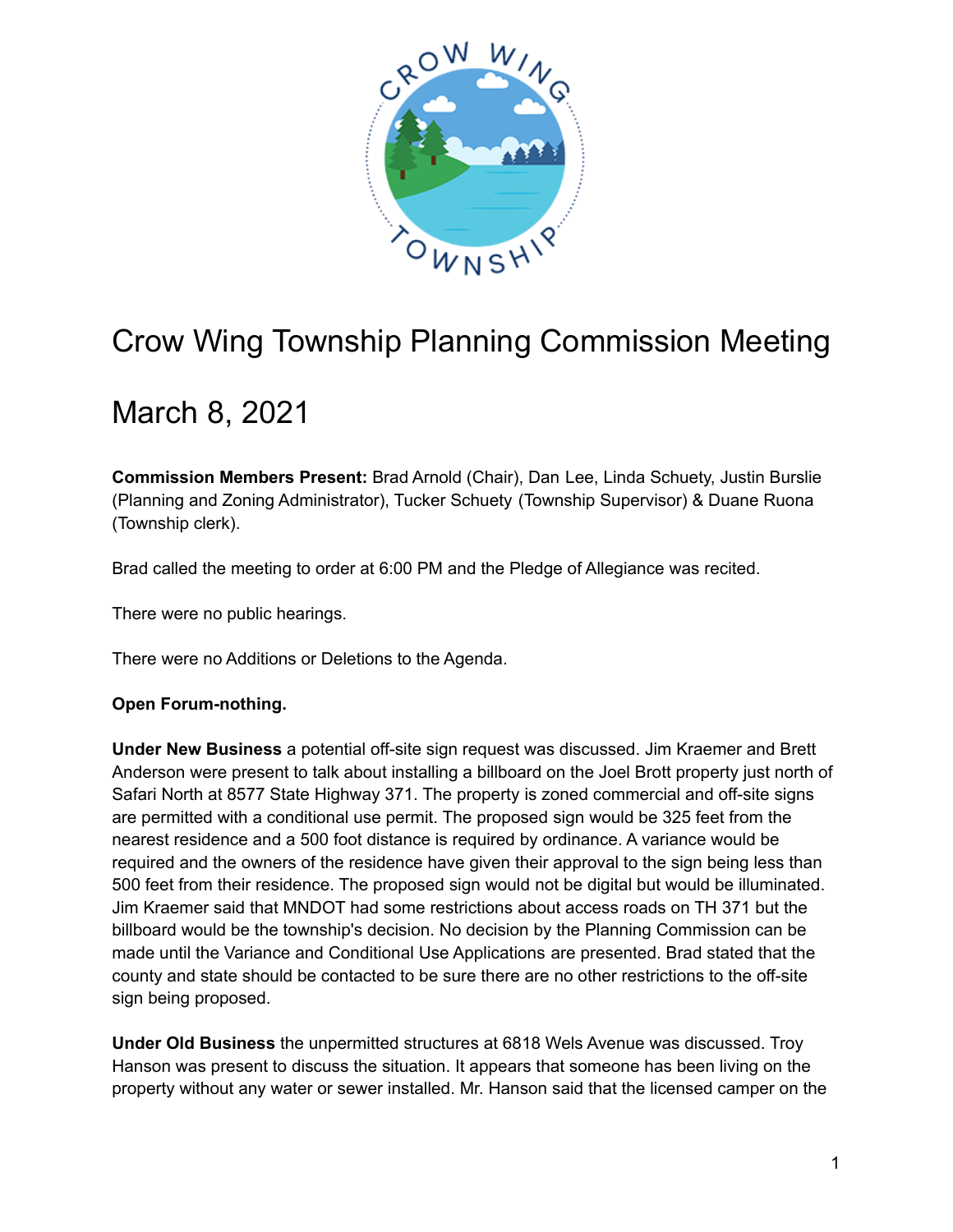property is only used during the daytime but he leaves a light on all night for security purposes. There is an unlicensed bus on the property that is used for storage of building materials. There are also two sheds on the property. Mr. Hanson is getting the property ready to begin building a home. He is not ready to start building yet because there are still ownership issues to be finalized. Justin said that in the past a camper has been considered a dwelling with well and septic required if anyone is living in it. Mr. Hanson said he would get permits for the accessory structures. Justin said he would need to get the permits within three weeks and Mr. Hanson said he would.

Linda made a motion to accept the minutes of the February 8, 2021 meeting as written. Dan seconded, motion passed 4-0.

The violation at 6850 Wels Avenue was discussed. Tiffany Schuety is the property owner and there is a mobile home on the property. A letter was sent about two weeks ago asking for her to get a permit for the mobile home. Justin spoke to Ms. Schuety asking her to apply for the permit. There has not been a response to date. Dan asked if the mobile home was set back far enough from the road right-of-way. Justin will send another letter giving them a deadline of two weeks to get a permit.

**The Comprehensive Plan Review** was discussed. Justin provided copies of the final draft of the text before it is put into the graphic document. There were only three acronyms in the document that are spelled out so a separate table is not required. Tucker asked about the statement in Goal 7 on page 13 that states there will be bi-annual cleanup days. The next goal stating the township will help offset the financial burden of recycling and cleanup could be combined with the last goal that the township will partner with the county and other groups to clean up problem properties. Brad suggested that the issue of management of underutilized public Lands on Page 10 should state that the state and county control those lands and not the township. On page 16 Goal 2 the issue of signage for areas open to hunting has been addressed by the county. On Goal 3 there were items about signage, parking and regulation of public lands that have already been addressed by the county and should be removed. Justin will make changes and get a final copy for review to the Planning Commission before the next meeting and Town Board for their March 23rd meeting.

Brad brought up the question of a state moratorium on billboards on TH 371. Justin found a county ordinance from July 25, 1995 that placed a limit on off premise advertising signs along local and state highways stating there be no net gain in the number of signs existing or pending on that date. Brad will contact the state and county about their billboard ordinances that would affect the township allowing any new ones on TH 371 and Business 371.

## **The Planning and Zoning Administrator's** report was reviewed.

There have been several inquiries about new permits. Justin will continue taking requests for permits as he has the past year and go back to having office hours at the town hall in April or May if possible.